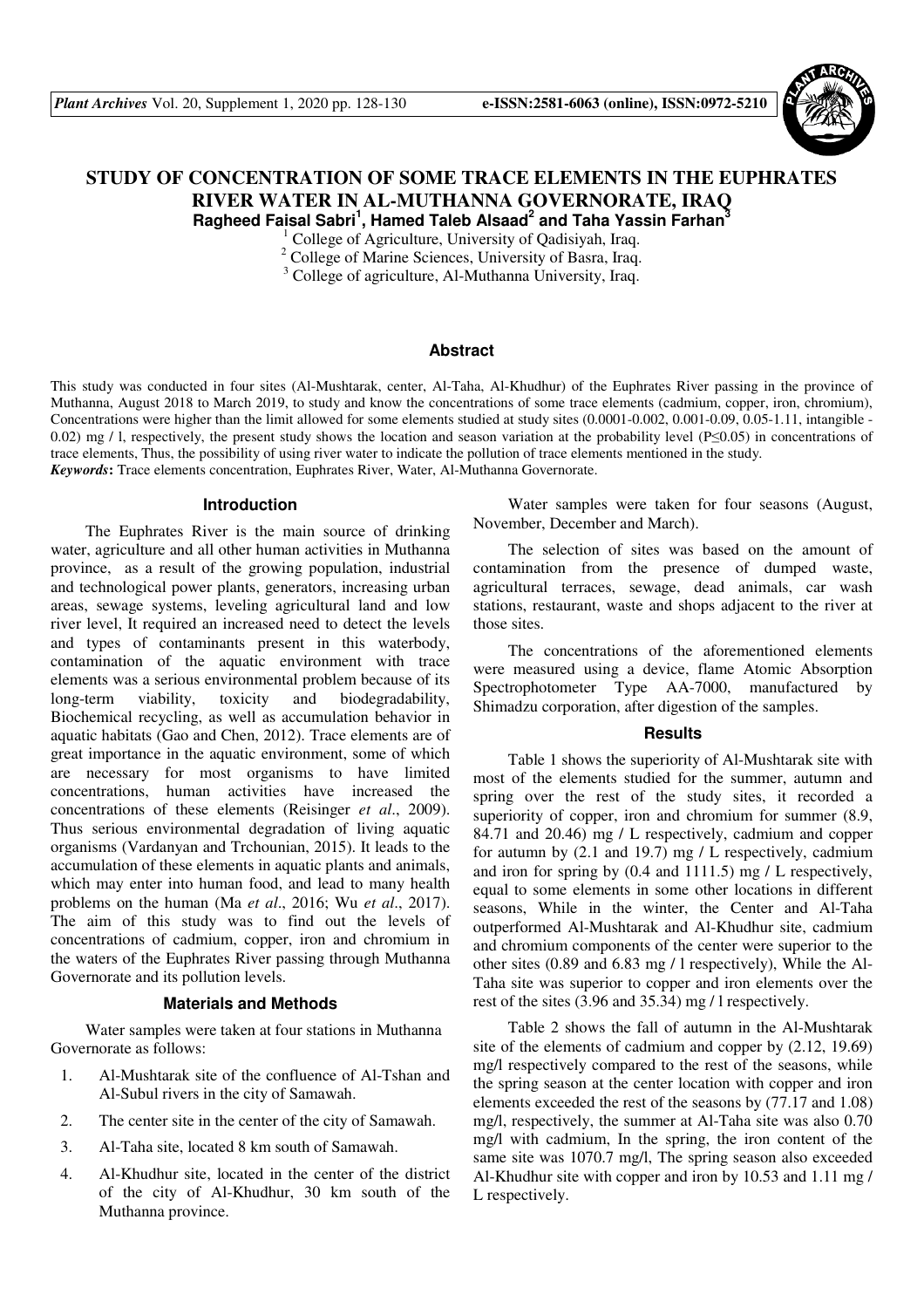| <b>Summer</b> |                    |                                                  |                    |                     |                |  |  |  |  |  |
|---------------|--------------------|--------------------------------------------------|--------------------|---------------------|----------------|--|--|--|--|--|
| Sig.          | <b>Locations</b>   |                                                  |                    |                     |                |  |  |  |  |  |
|               | <b>Al-Khudhur</b>  | Al-Taha                                          | <b>Center</b>      | <b>Al-Mushtarak</b> | <b>Element</b> |  |  |  |  |  |
| $\ast$        | $a\pm 0.66$ 0.06   | $a0.2 \pm 0.7$                                   | $b\pm 0.21$ 0.05   | $b\pm 0.21$ 0.008   | C <sub>d</sub> |  |  |  |  |  |
| $\ast$        | $c0.12 \pm 1.78$   | $bc1.74 \pm 4.35$                                | $b0.3 \pm 4.9$     | $a0.46 \pm 8.9$     | Cu             |  |  |  |  |  |
| $\ast$        | $c\pm 18.61$ 0.61  | $b\pm 38.74$ 4.03                                | $a\pm74.175.77$    | $a5.16 \pm 84.71$   | Fe             |  |  |  |  |  |
| $\ast$        | $c0.05 \pm 1.86$   | $d\pm 0$ 0                                       | $b\pm 3.71$ 0.5    | $a\pm 20.46$ 0.2    | Cr             |  |  |  |  |  |
| Autumn        |                    |                                                  |                    |                     |                |  |  |  |  |  |
| $\ast$        | $b0.01 \pm 0.3$    | $c\pm0.2$ 0.01<br>$a2.10.01 \pm$<br>$b0 \pm 0.3$ |                    |                     | C <sub>d</sub> |  |  |  |  |  |
| $\ast$        | $d\pm 5.9 0.01$    | $c0.01 \pm 9.5$                                  | $b\pm 6.8$ 0.04    | $a\pm 19.7$ 0.15    | Cu             |  |  |  |  |  |
| $\ast$        | $d\pm 44.25$ 0.015 | $a\pm 77.54$ 0.002                               | $c\pm 62.28$ 0.016 | $b\pm76.04$ 0.001   | Fe             |  |  |  |  |  |
| $\ast$        | $a\pm 15.6$ 0.01   | $d0\pm 0$                                        | $b \pm 11.2 0.01$  | $c\pm 2.2$ 0.01     | $\mathbf{C}$ r |  |  |  |  |  |
| Winter        |                    |                                                  |                    |                     |                |  |  |  |  |  |
| $\ast$        | $c\pm 0.51$ 0.001  | $b\pm0.66$ 0.005                                 | $a\pm0.89$ 0.005   | $d\pm 0.11$ 0.001   | C <sub>d</sub> |  |  |  |  |  |
| $\ast$        | $b\pm 3.01$ 0.001  | $a\pm 3.96$ 0.001                                | $c\pm 1.46$ 0.003  | $d\pm 1.25$ 0.01    | Cu             |  |  |  |  |  |
| $\ast$        | $d\pm 5.65$ 0.05   | $a\pm 35.34$ 0.00007                             | $c\pm 21.64$ 0.58  | $b\pm 26.23$ 0.57   | Fe             |  |  |  |  |  |
| $\ast$        | $b\pm 6.2$ 0.15    | $c\pm 4.96$ 0.001                                | $a\pm 6.83$ 0.06   | $d\pm 2.48$ 0.05    | Cr             |  |  |  |  |  |
| <b>Spring</b> |                    |                                                  |                    |                     |                |  |  |  |  |  |
| $\ast$        | $d0\pm 0.1$        | $c0 \pm 0.2$                                     | $b0 \pm 0.3$       | $a0\pm0.4$          | C <sub>d</sub> |  |  |  |  |  |
| $\ast$        | $c\pm 10.5$ 0.33   | $c\pm9.80.12$                                    | $a\pm 77.2$ 0.57   | $b \pm 17$ 1.53     | Cu             |  |  |  |  |  |
| $\ast$        | $a\pm 1115.12.08$  | $b \pm 1070.711.2$                               | $b\pm 1085.2$ 3.44 | $a \pm 1111.52$     | Fe             |  |  |  |  |  |
| N.S           | $\theta$           | 0                                                | $\theta$           | $\theta$            | Cr             |  |  |  |  |  |

|  |  |  |  |  |  |  |  |  |  |  |  | <b>Table 1:</b> Comparison between the studied sites (Mean $\pm$ standard error) of water for the seasons of the year. |
|--|--|--|--|--|--|--|--|--|--|--|--|------------------------------------------------------------------------------------------------------------------------|
|--|--|--|--|--|--|--|--|--|--|--|--|------------------------------------------------------------------------------------------------------------------------|

Note: Some items were multiplied by 1000 or less to round the number to the nearest rank.

| Al-Mushtarak      |                       |                              |                       |                             |                |  |  |  |  |
|-------------------|-----------------------|------------------------------|-----------------------|-----------------------------|----------------|--|--|--|--|
| Sig.              | <b>Seasons</b>        |                              |                       |                             |                |  |  |  |  |
|                   | <b>Spring</b>         | Winter                       | <b>Autumn</b>         | <b>Summer</b>               | <b>Element</b> |  |  |  |  |
| $\star$           | .40 b $0 \pm 0008$ .0 | 0.11 $d \pm 001$ .0          | 2.12 a $\pm$ 008.0    | $0.2 \text{ c} \pm 8$       | C <sub>d</sub> |  |  |  |  |
| $\star$           | 17 $ab \pm 1.52$      | 1.25 $c \pm 01$ .0           | 19.69 $a \pm 1.0$     | 8.90 $b \pm 4.0$            | Cu             |  |  |  |  |
| N.S               | $1.11 \pm 001.0$      | $.260 \pm 005$ .0            | $.760 \pm 000008$ .0  | $.840 \pm 05.0$             | Fe             |  |  |  |  |
| $\star$           | $\theta$<br>b         | $0 \pm 0.0$<br><sub>h</sub>  | 0 $b \pm 00.0$        | 0.02 $a \pm 0.0$            | Cr             |  |  |  |  |
| <b>Center</b>     |                       |                              |                       |                             |                |  |  |  |  |
| N.S               | $.280 \pm 0.003$      | $.890 \pm 0.005$             | $.260 \pm 0.003$      | $0.21 \pm 0.50$ .           | C <sub>d</sub> |  |  |  |  |
| $\star$           | $77.17 \pm 5.0$<br>a  | b $1.46 \pm 003.0$           | $6.81 \pm 0.04$<br>h. | b $4.9 \pm 0.3$             | Cu             |  |  |  |  |
| $\star$           | $1.08 \pm 0.003$<br>a | $.210 \pm 005.0$<br>d        | c .620 $\pm 0.0001$   | b.740 $\pm 0.05$            | Fe             |  |  |  |  |
| $\star$           | 0 <sub>c</sub>        | $b0.01 \pm 0.00$             | $a0.01 \pm 0.00$      | $0 \pm 0.010$<br>b          | Cr             |  |  |  |  |
|                   |                       | Al-Taha                      |                       |                             |                |  |  |  |  |
| $\star$           | .17 b0 $\pm 0.004$    | 0.66 a $\pm$ 0.005           | .23 $b0 \pm 0.005$    | .70 a0 $\pm 0.2$            | C <sub>d</sub> |  |  |  |  |
| N.S               | $9.8 \pm 0.1$         | $3.96 \pm 0.001$             | $9.53 \pm 0.008$      | $4.35 \pm 1.47$             | Cu             |  |  |  |  |
| $\star$           | 1070.7 $a \pm 11.2$   | 353.46 c $\pm 0.0006$        | 775.36 b ±0.01        | 387.43 c ±40.38             | Fe             |  |  |  |  |
| N.S               | 0                     | 0                            | $\Omega$              | $\theta$                    | $\mathbf{C}$ r |  |  |  |  |
| <b>Al-Khudhur</b> |                       |                              |                       |                             |                |  |  |  |  |
| $\star$           | .14 b0 $\pm 0.004$    | $0.51$ a $\pm 0.001$         | .26 b0 $\pm 0.01$     | .66 a0 $\pm 0.06$           | C <sub>d</sub> |  |  |  |  |
| $\star$           | 10.53 a $\pm$ 0.3     | 3.01 c $\pm 0.001$           | 5.88 $b \pm 0.01$     | 1.78 d $\pm 0.1$            | Cu             |  |  |  |  |
| $\star$           | 1.11 a $\pm 0.002$    | $.05 \text{ } c0 \pm 0.0005$ | 0.44 $b \pm 0.0001$   | $0.18 \text{ c } \pm 0.006$ | Fe             |  |  |  |  |
| $\star$           | d<br>0                | b $0.01 \pm 0.0$             | a $0.02 \pm 0.00$     | $0 \pm 0.0$<br>$\mathbf{c}$ | Cr             |  |  |  |  |

Note: Some items were multiplied by 1000 or less to round the number to the nearest rank.

## **Discussion**

Table 1 show that the location of the subscriber exceeds most of the elements studied on the rest of the sites, the rise of some elements may be due to the shift of elements from the solid phase to the dissolved phase, or release from sediment back into the water column (Wang and guo, 2000), in addition to the fact that some common elements in wastewater (Kastratović *et al*., 2016), Water is constantly exposed to human and animal influences and to chemicals leaking from hazardous waste, hazardous waste and waste sites include metal washing from natural sediments and agricultural activities that play a major role in water pollution

(Sepllman, 2008; Santana *et al*., 2017). It may also be due to forms of human activities on the banks of the river, such as the presence of pipes to drain sewage without treatment of the river directly and the disposal of waste restaurants and casinos, as well as places of washing cars and leveling some agricultural land adjacent to the river and converted to residential areas (Kara *et al*., 2017). The elevation of the copper element in surface water was significant at Al-Mushtarak, center and Al-Taha locations, may be due to excessive use of pesticides containing copper compounds for agricultural purposes (Messier, 2010), for example, the rise of the iron element in some locations may be the result of